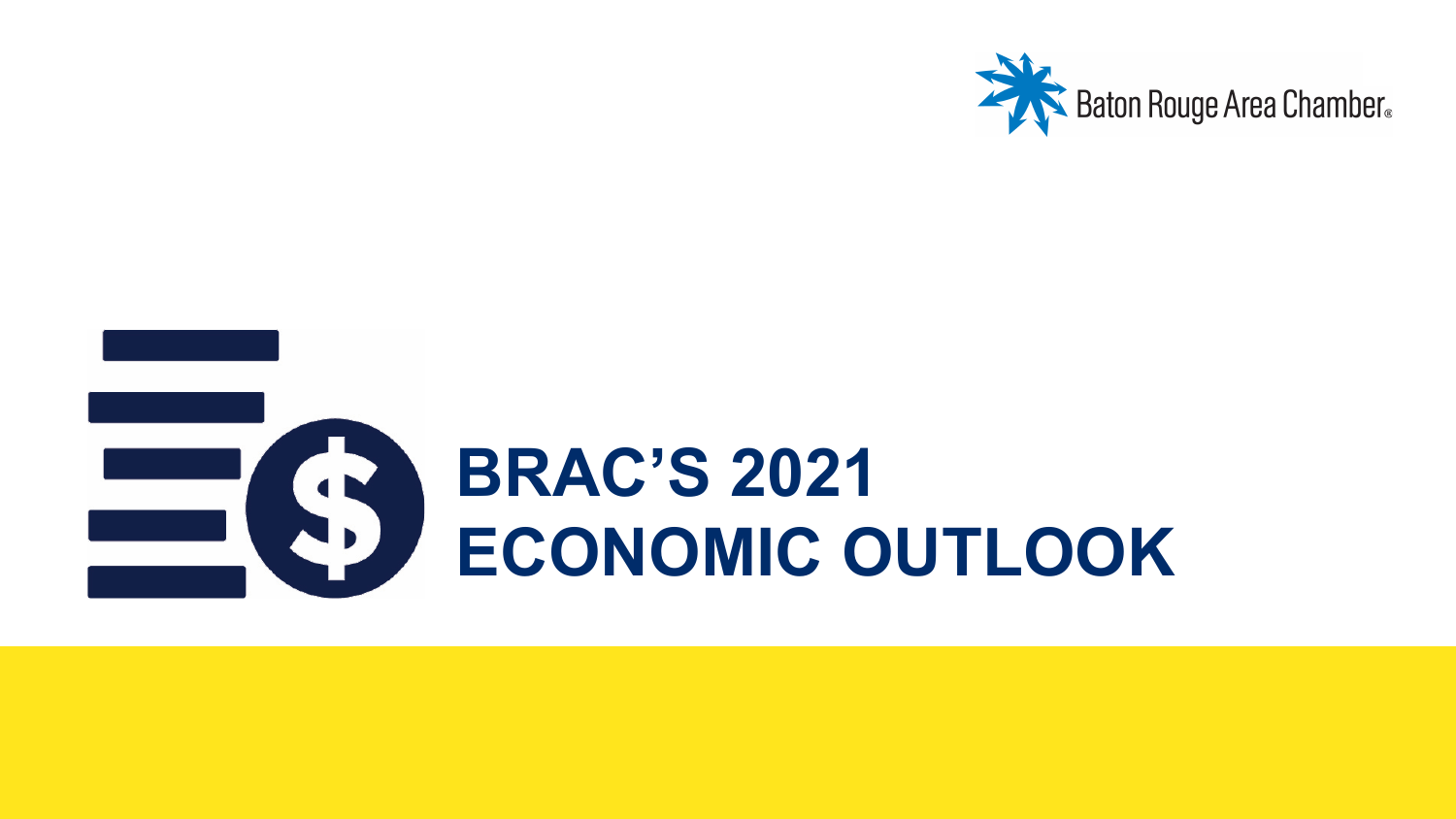# Capital Region Job Losses in COVID Pandemic

The region is down almost 23,000 jobs since March, but we are experiencing a rapid recovery of 5,000 new jobs per month on average



Source: BLS, LWC, BRAC Analysis.

Nonfarm Jobs

\*Technical dates of the recession are 12/2007 to 6/2009, but greatest negative job effects felt in Baton Rouge metro area in 1/2010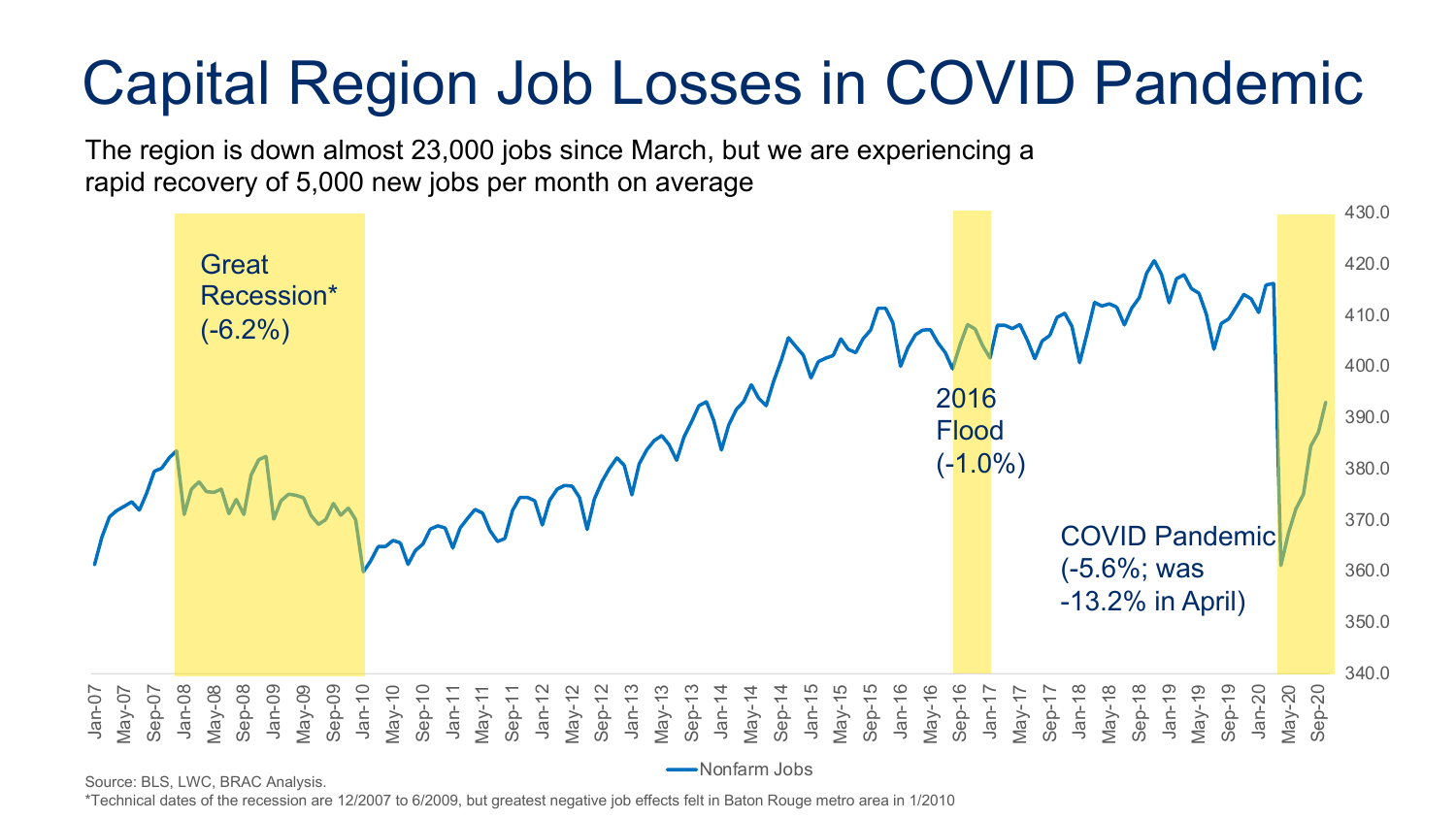### Regional Unemployment

Baton Rouge has a lower unemployment rate than Louisiana and the US, but is above its peer cities on average

Unemployment rate (percent)



Peer Regions include: Birmingham, Columbia, Greenville, Little Rock, Louisville, Mobile, Oklahoma City, Omaha, and Richmond Source: Bureau of Labor Statistics; BRAC analysis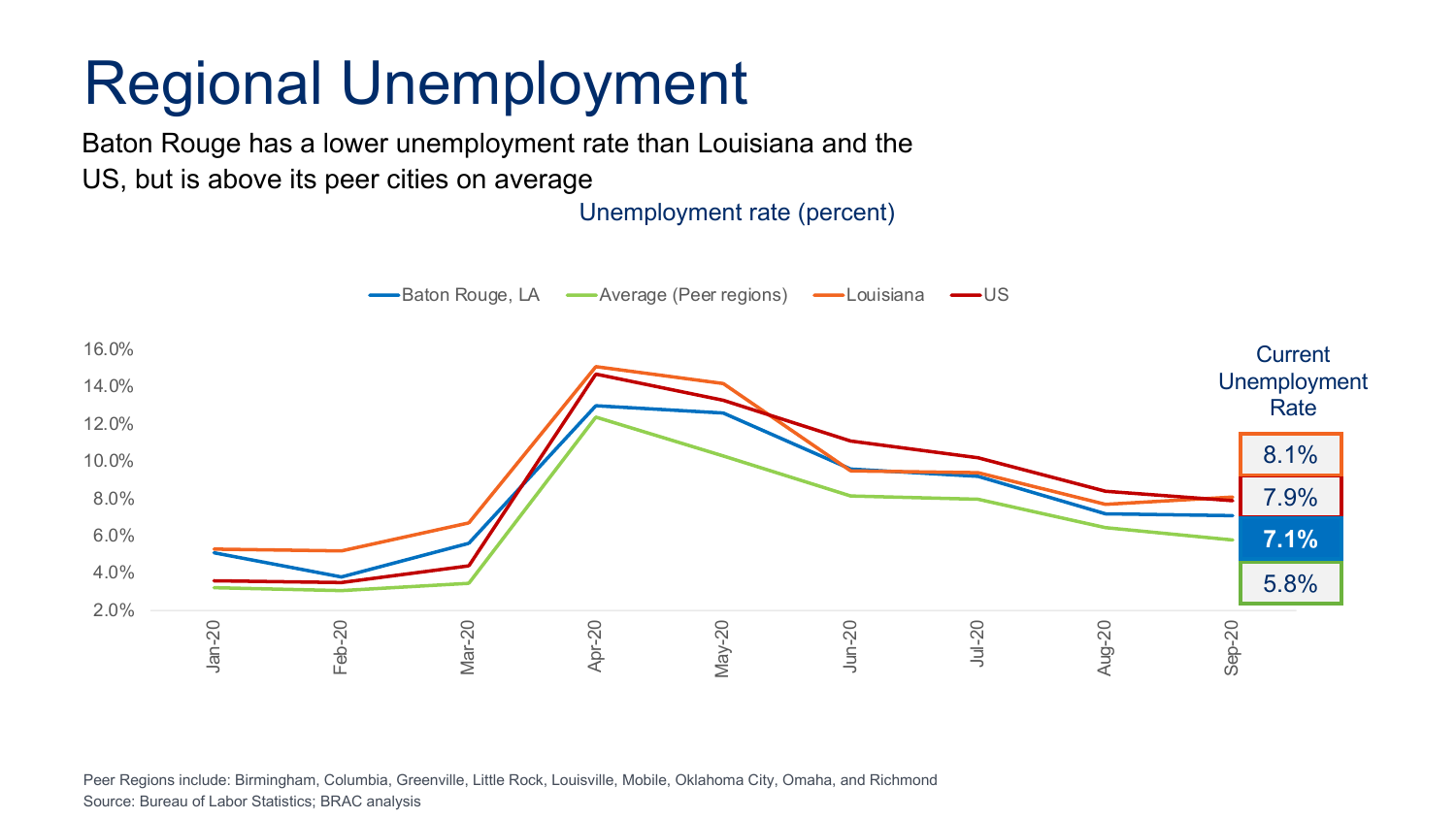#### Labor Force and Unemployment

While the labor force took a huge hit at the outset of the pandemic, it has since returned to 2019 levels

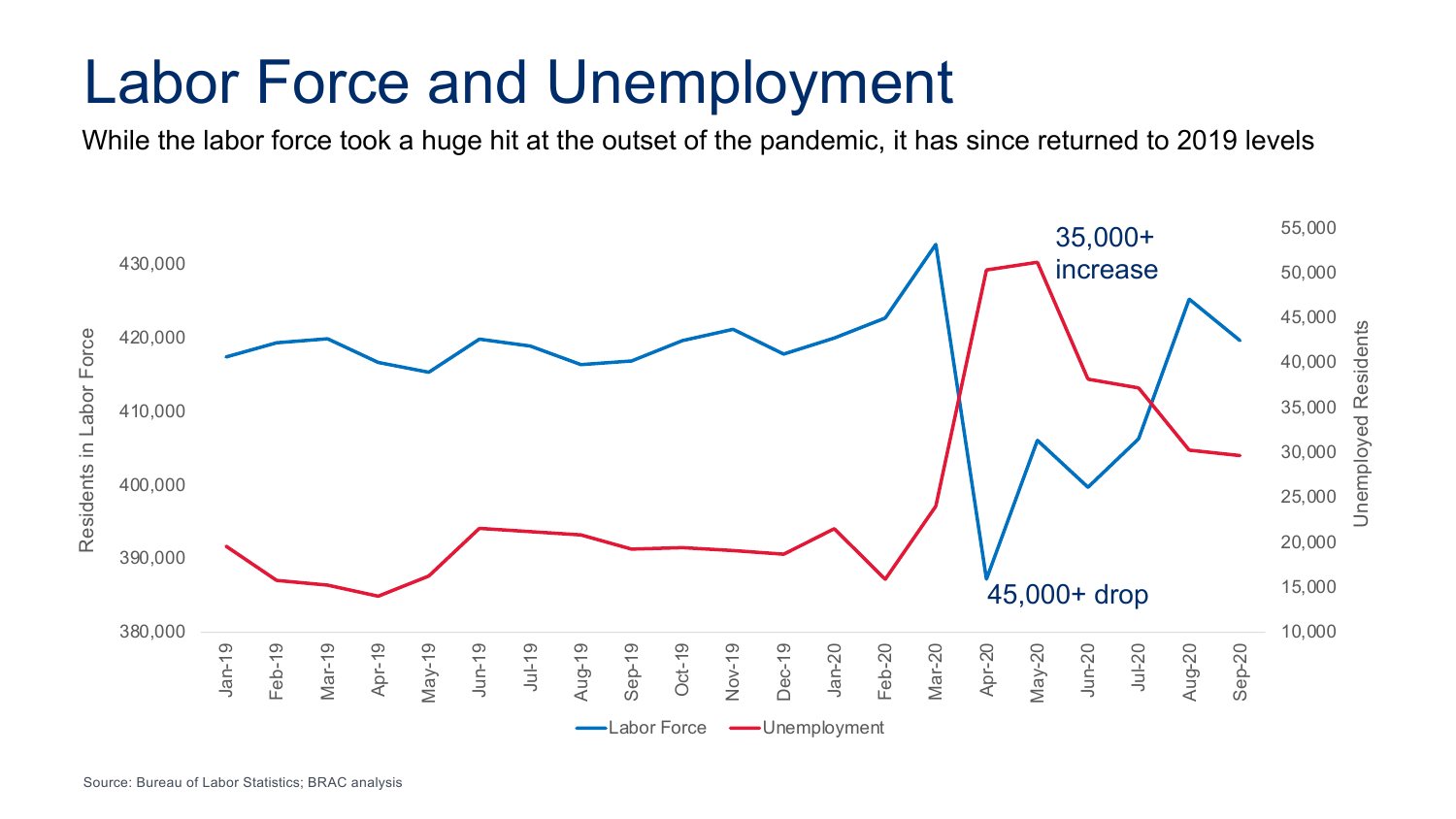#### Job Recovery in the Capital Region and Peer Cities

The Capital Region has higher job loss in Leisure & Hospitality and Construction than its peers



Metro Area Employment Index

Job recovery in **Baton Rouge** and New Orleans has lagged that of out-of-state peers and Lafayette.

However, among the 100 largest metro areas, **BR was ranked #13** in year-over-year employment change.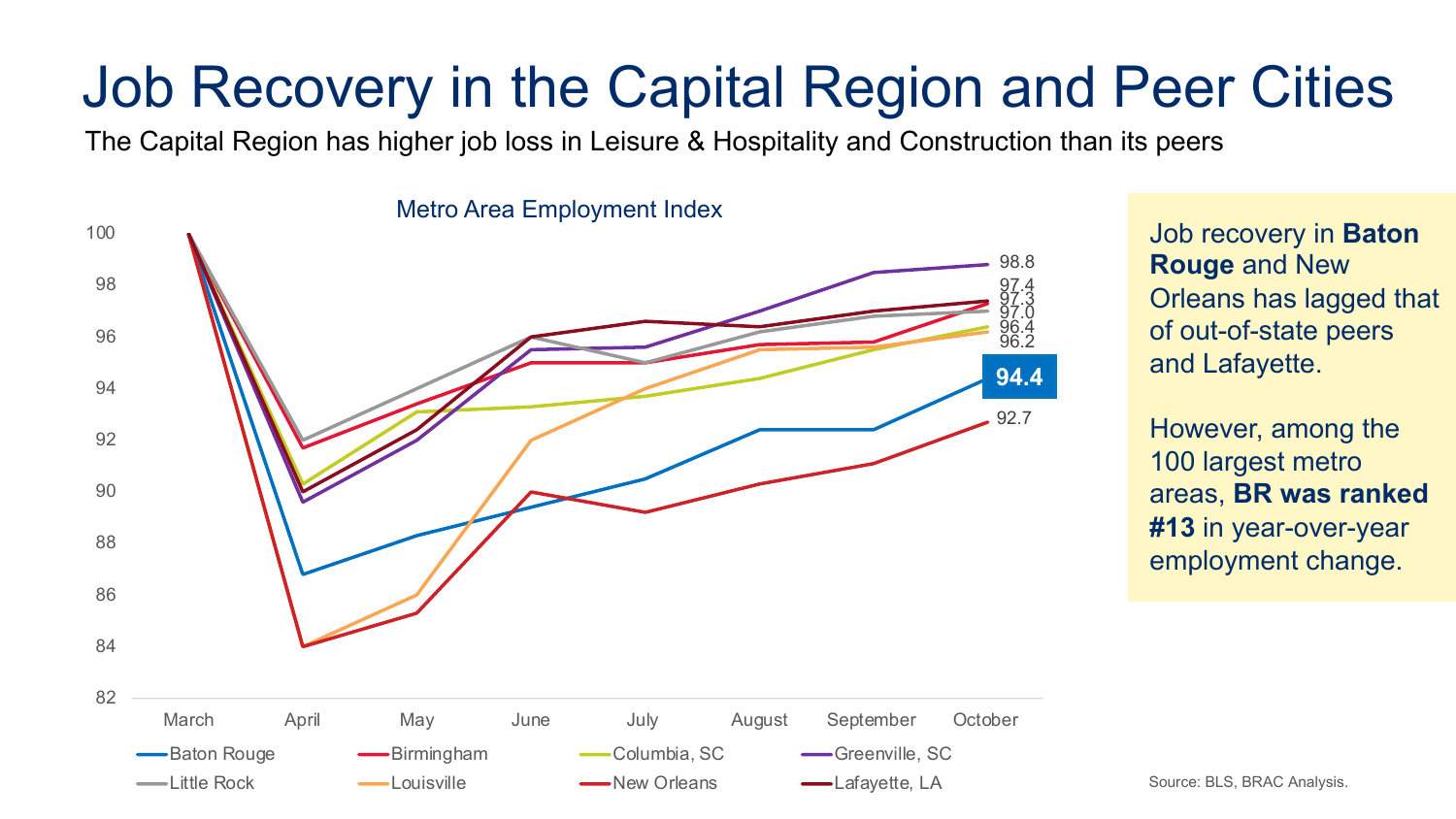#### Population Growth

Metro Baton Rouge ranks as the 66<sup>th</sup> largest region in the U.S., down one spot from last year

Population projection for the Baton Rouge Area (thousands of people)



Source: ACS FactFinder; EMSI; ESRI

13,000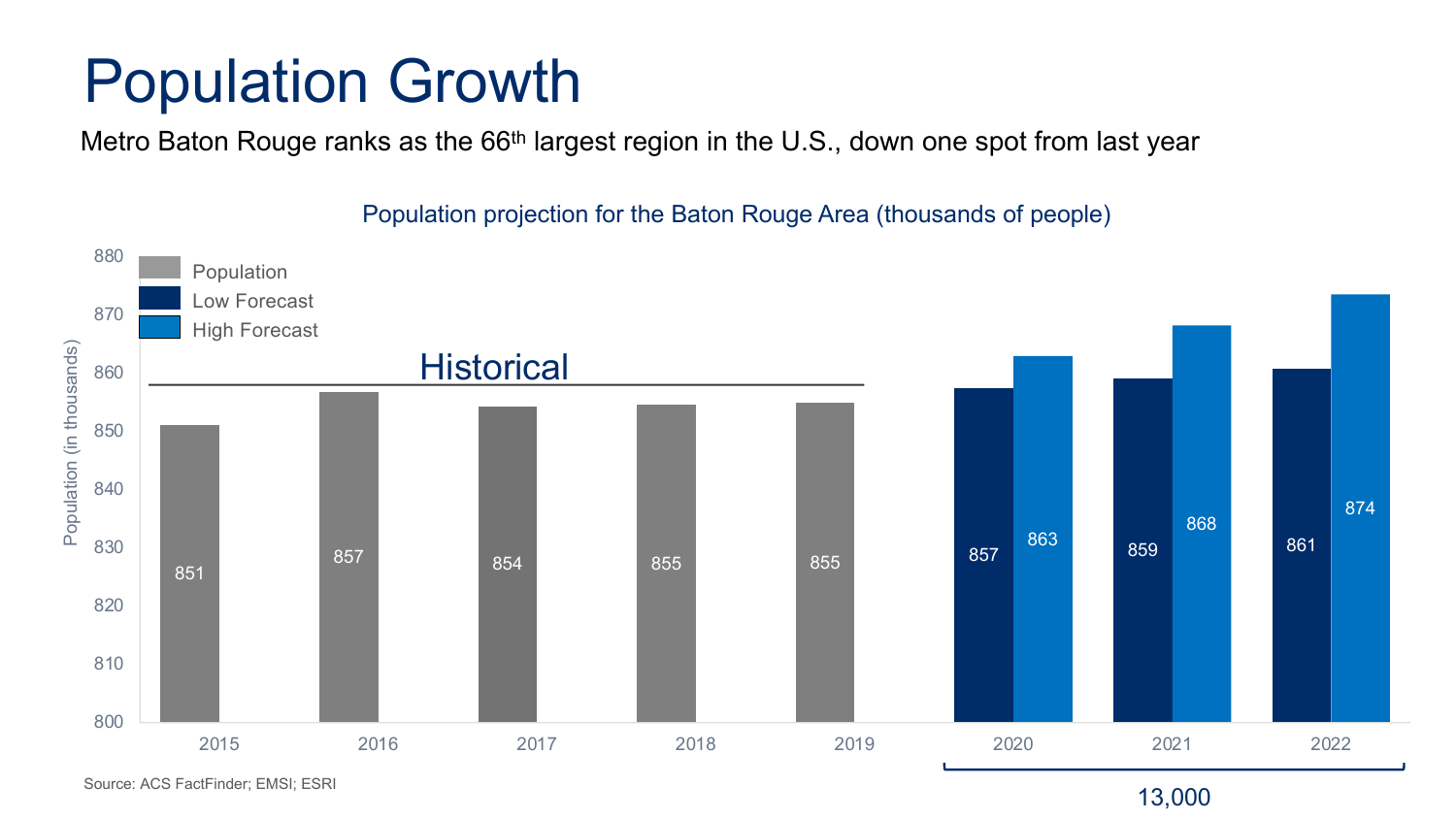# Metro Migration

Baton Rouge is middle of the pack among peers for metro migration, but jumped into positive net-migration

| <b>Metro Region</b>    | <b>Net Migration</b> |  |
|------------------------|----------------------|--|
| Columbia, SC           | 23,765               |  |
| Oklahoma City, OK      | 15,035               |  |
| Richmond, VA           | 12,694               |  |
| Greenville, SC         | 12,643               |  |
| Birmingham, AL         | 3,965                |  |
| <b>Baton Rouge, LA</b> | 3,838                |  |
| Omaha, NE              | 1,891                |  |
| Louisville, KY         | $-1,228$             |  |
| Little Rock, AR        | $-2,533$             |  |
| Mobile, AL             | -2,709               |  |

| Top 3<br><b>Regions</b> | Net In-<br><b>Migration</b> |  |
|-------------------------|-----------------------------|--|
| <b>New Orleans</b>      | 2,612                       |  |
| Shreveport              | 536                         |  |
| <b>Mobile</b>           | 418                         |  |

| Top 3<br><b>Regions</b> | <b>Net Out-</b><br><b>Migration</b> |
|-------------------------|-------------------------------------|
| Houston                 | $-942$                              |
| Hammond                 | $-837$                              |
| <b>Nashville</b>        | $-394$                              |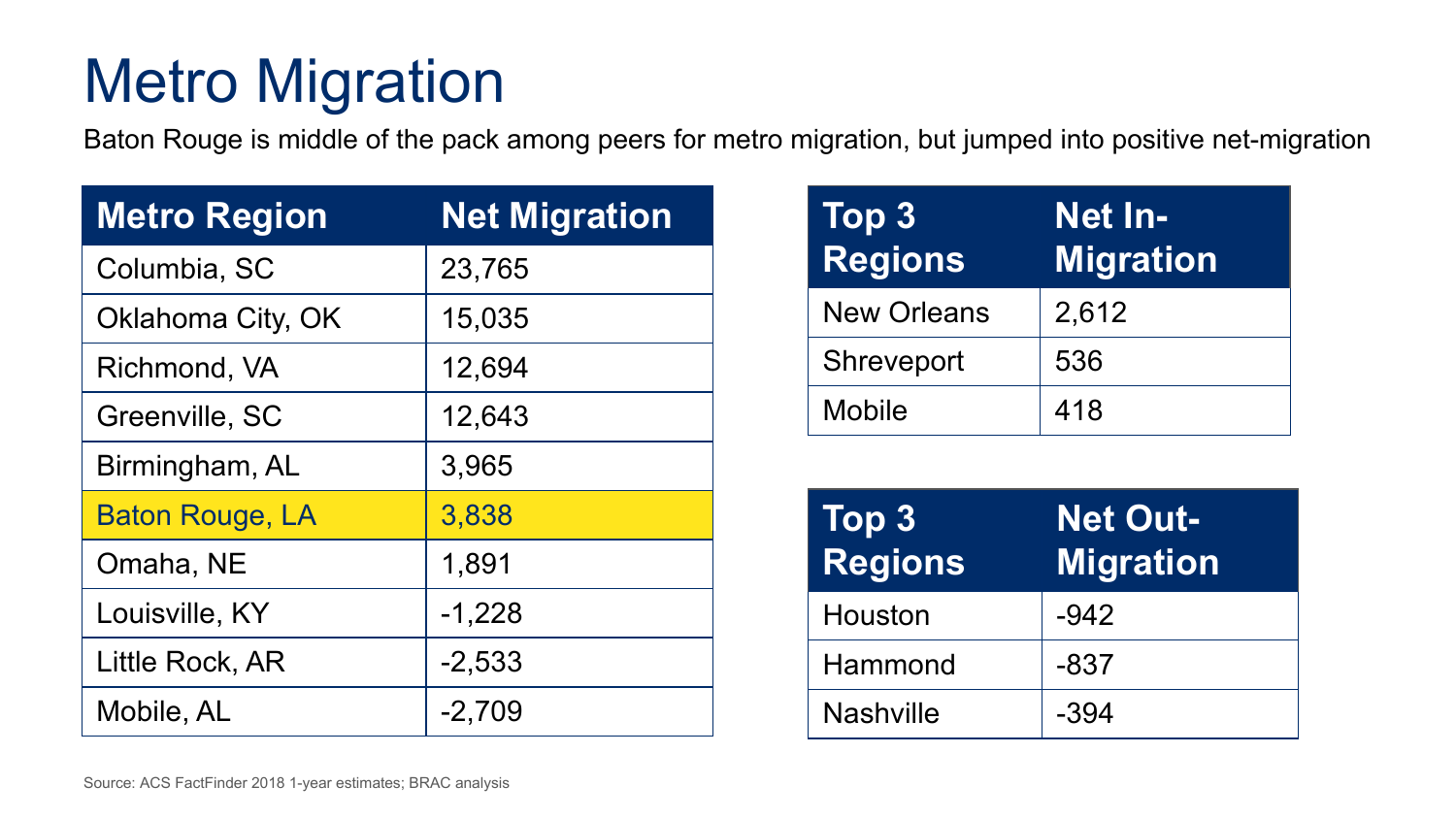#### Income Growth

The Baton Rouge Area household income grew faster than state household income and remained ahead of its peer metro areas



Source: ACS FactFinder; BRAC analysis Note: All numbers adjusted for inflation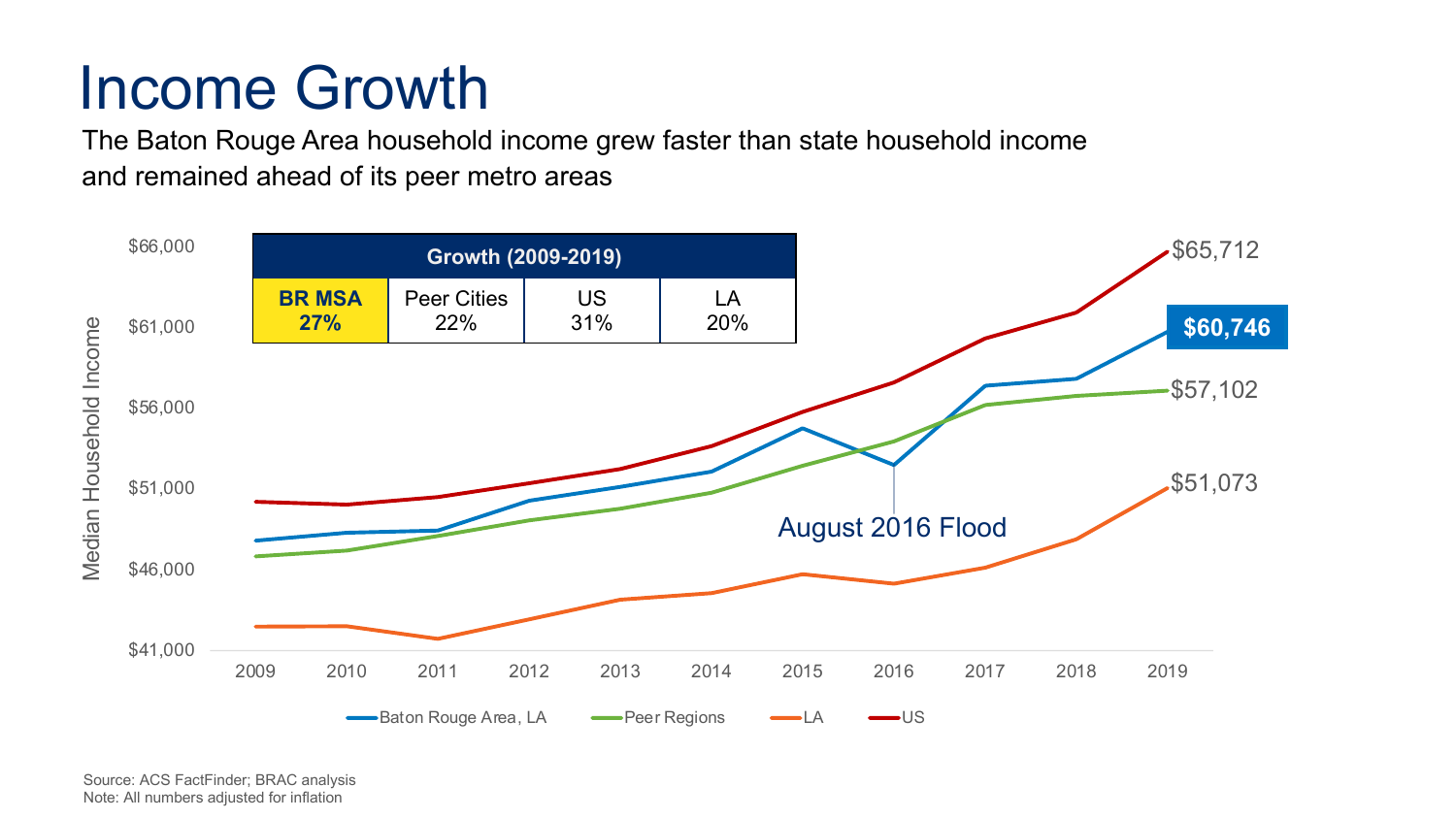#### Income Growth by Race – BR Area

Over the last 10 years, Black household income rose faster than white households, but they still earn only 55% of white household income



#### Median Household Income



Source: ACS Fact-Finder, 1-Year and 5-Year Data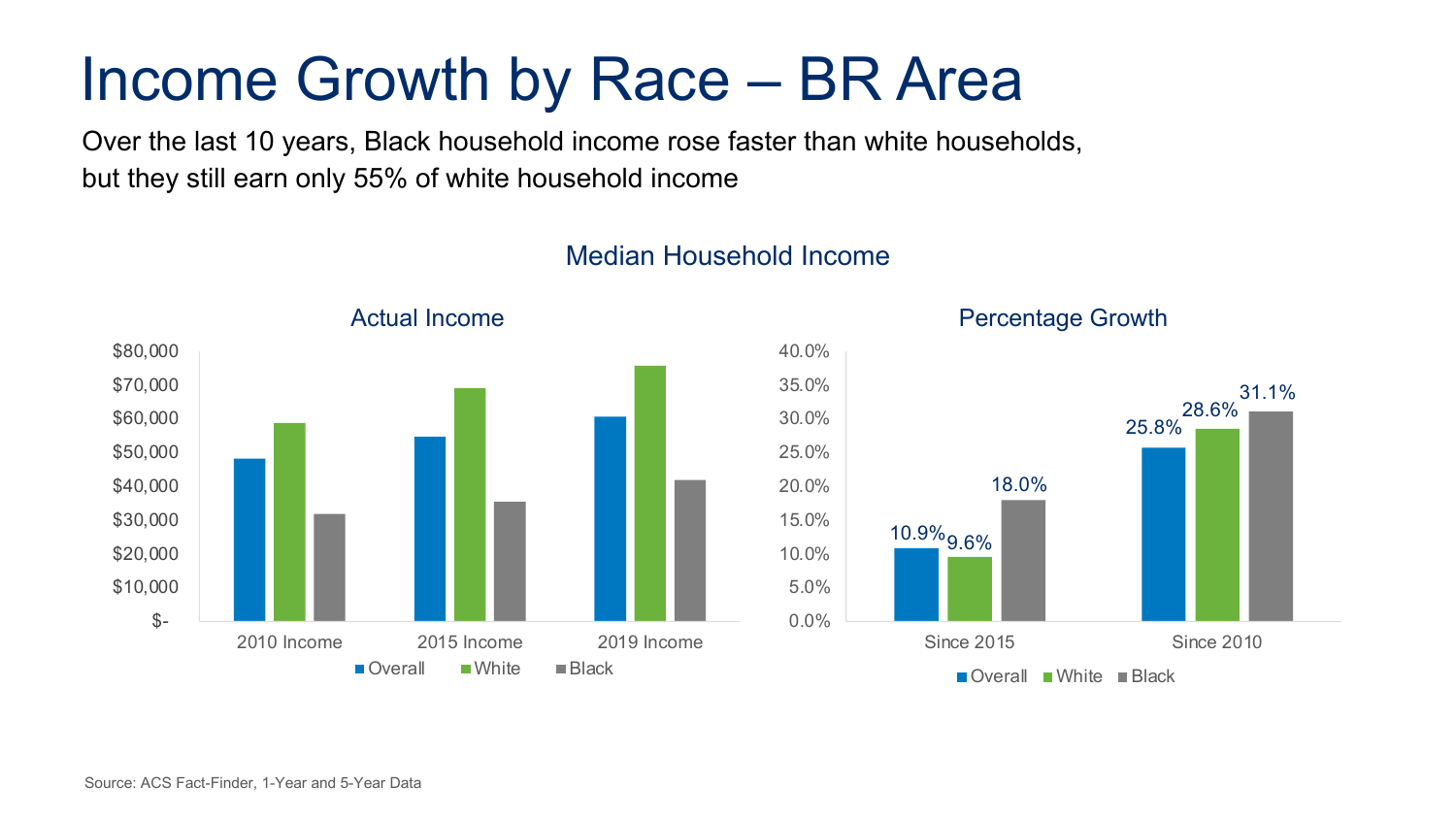# Diversification of the Regional Economy

The industry diversity present in Baton Rouge helped weather the pandemic-induced recessions, as Professional & Business Services and Trade, Transportation, & Utilities grew as a percentage this year



\*Measured September 2019 to September 2020 Source: Louisiana Workforce Commission; BRAC analysis

#### Job Distribution Job Growth by Industry









Professional & Business Services **-1.4%**



Trade, Transportation, & Utilities **-3.3%**



**Manufacturing -5.3%**



Education & Health Services **-9.0%**



Leisure & Hospitality **-25.6%**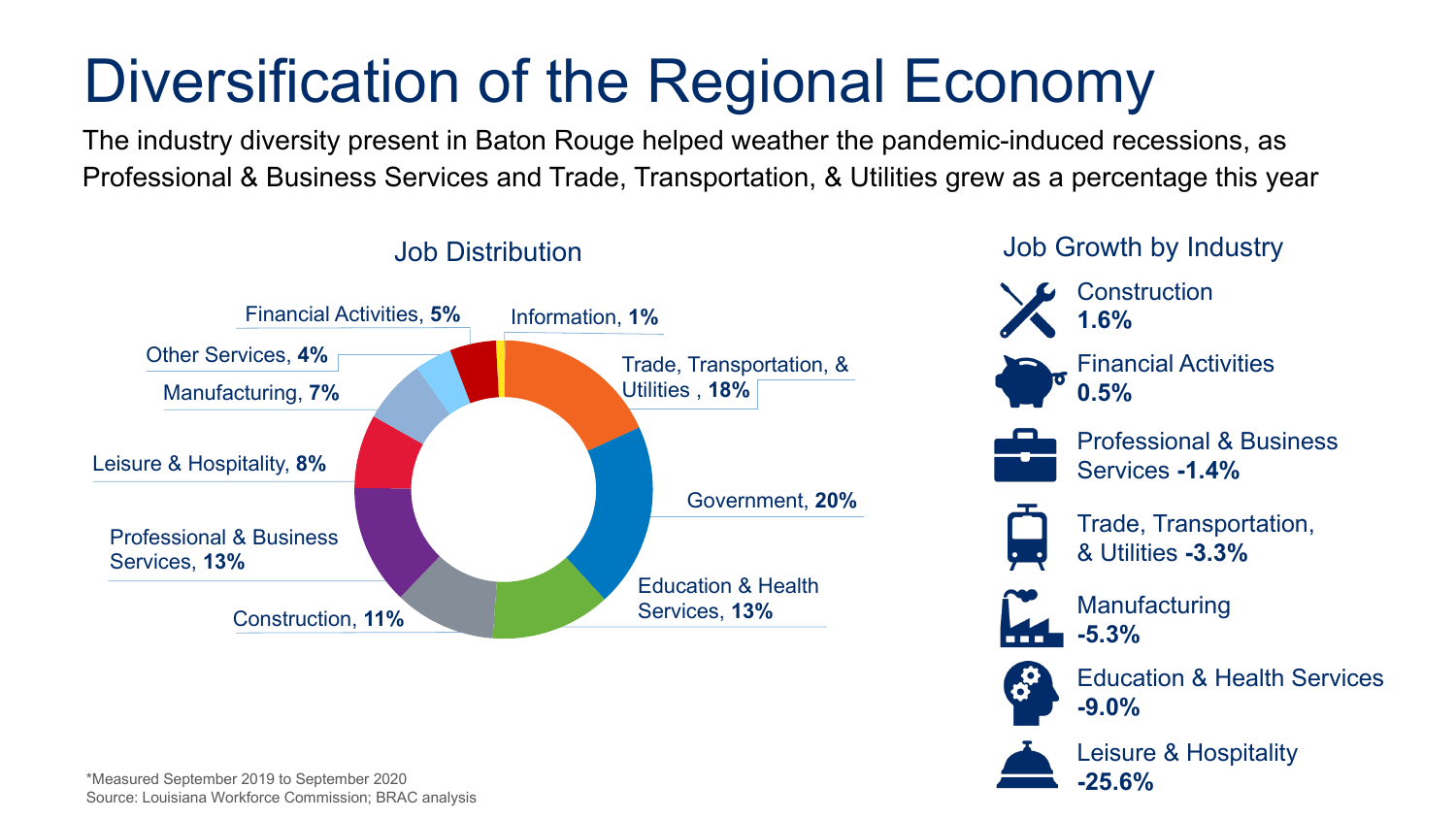#### College Enrollment

College enrollment in the Capital Region is the highest that BRAC has on record, and again surpassed 50,000 for the second consecutive year



■LSU A&M ■Southern ■BRCC ■RPCC ■FranU

**Total** Fall Enrollment by Year **Total Total** 

\*Non-finalized numbers Source: National Center for Education Statistics; BRAC analysis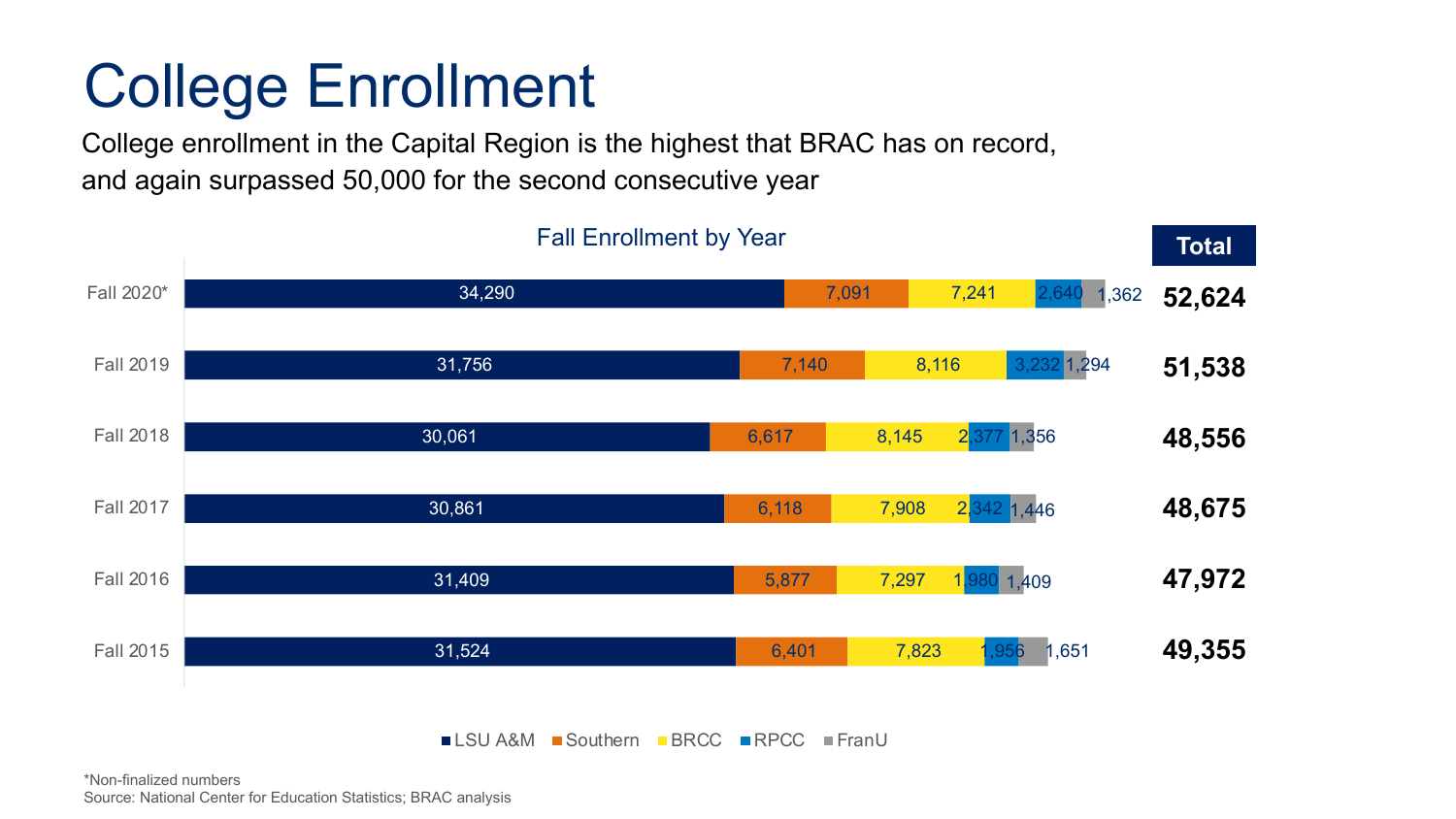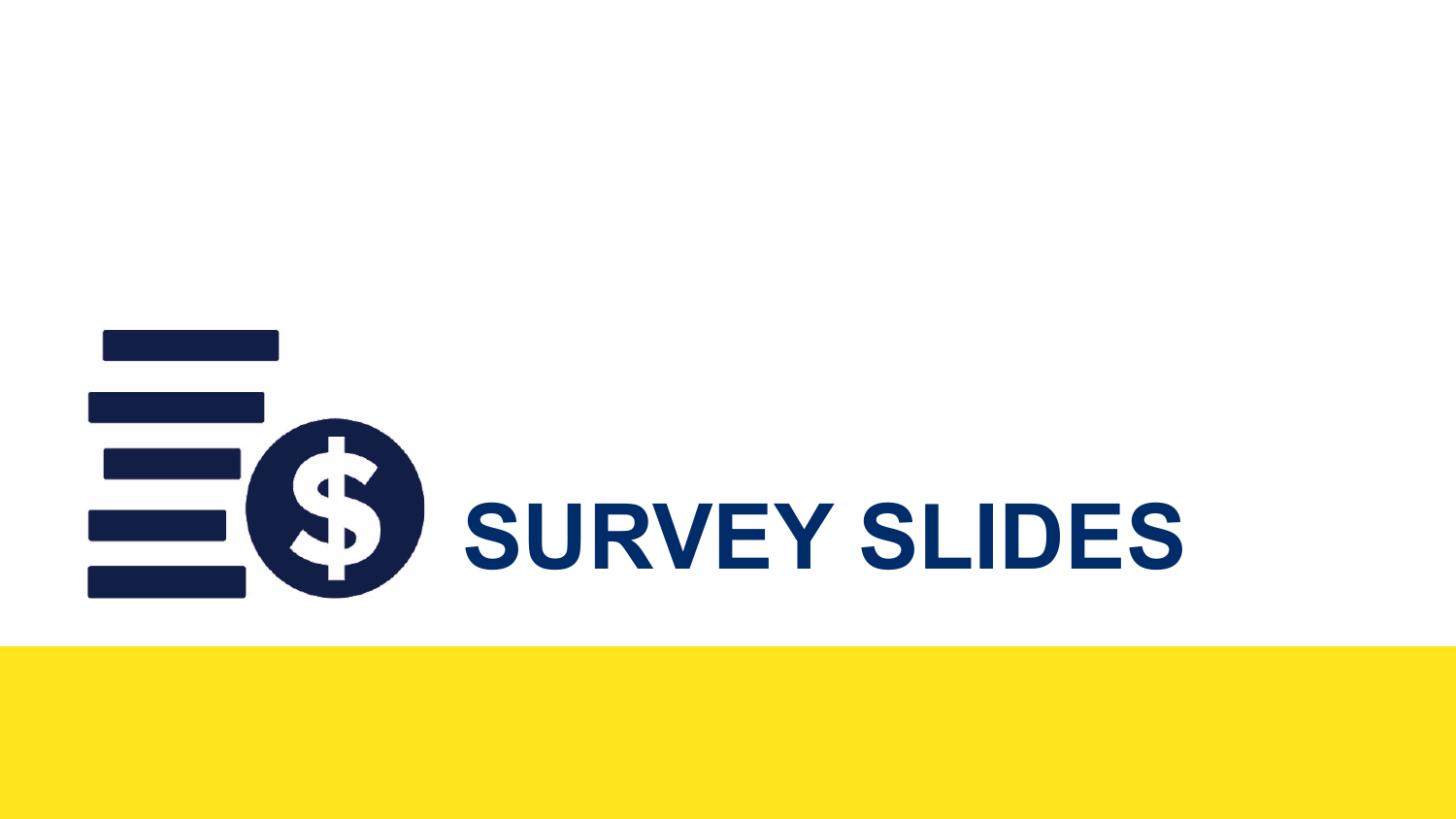#### Business Revenue and Jobs Forecasts for 2021

Revenue is anticipated to **increase or remain the same** for 2021, and employment is predicted to **remain the same** for 2021

Percentage of respondents in a survey of regional business leaders

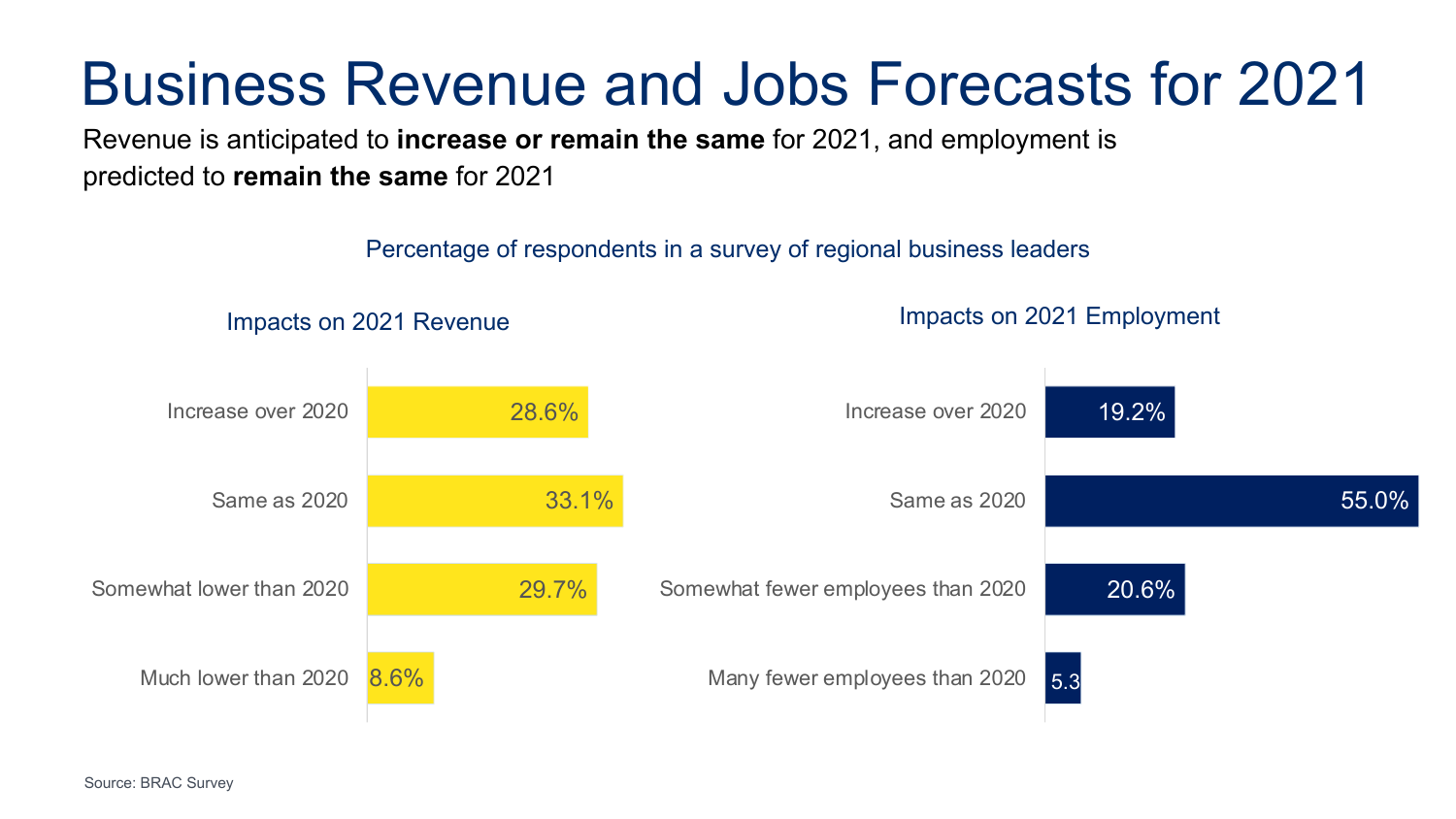#### Rate of Return to Work, Mid-COVID-19

Over 75% of respondents say that staff is back in the office at least part-time, while only a third have less than 40% of their workforce coming into the office at all

Percentage of respondents in a survey of regional business leaders

Percentage of Employees Coming into Work



Percentage of Staff Working on Site

Source: BRAC Survey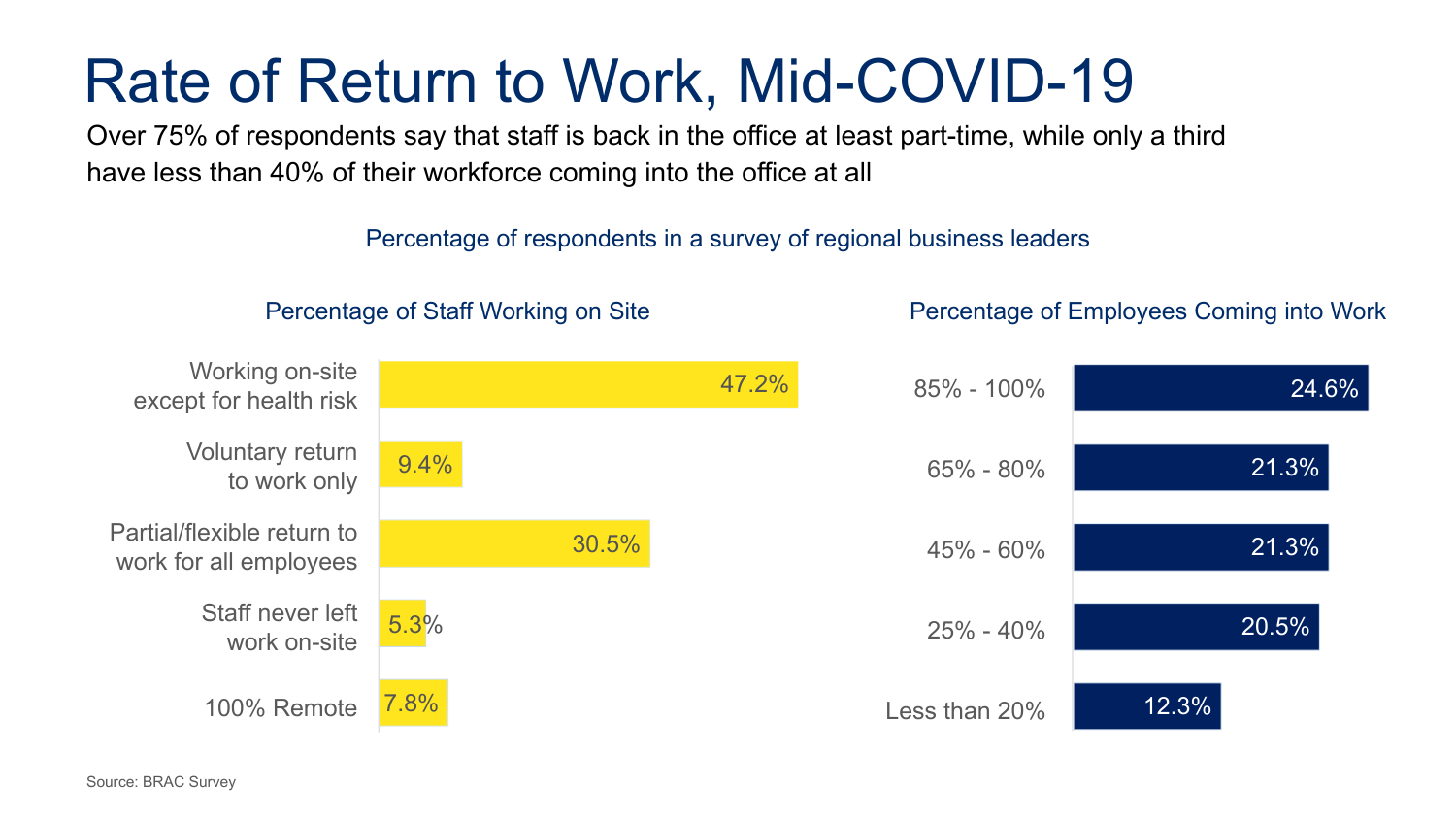#### Changes in Remote Work and Travel Policies

Percentage of respondents in a survey of regional business leaders

**Has your company adopted a new remote working policy?** 

**When do you expect to allow employees to travel (flights) for work?**

**When do you expect to allow employees to attend large local events in-person for work purposes?** 





■ Already Allowed

No set date/far in the future

■ Partially allowed travel for urgent business needs

■ Starting in the near future/2021

When a vaccine is available



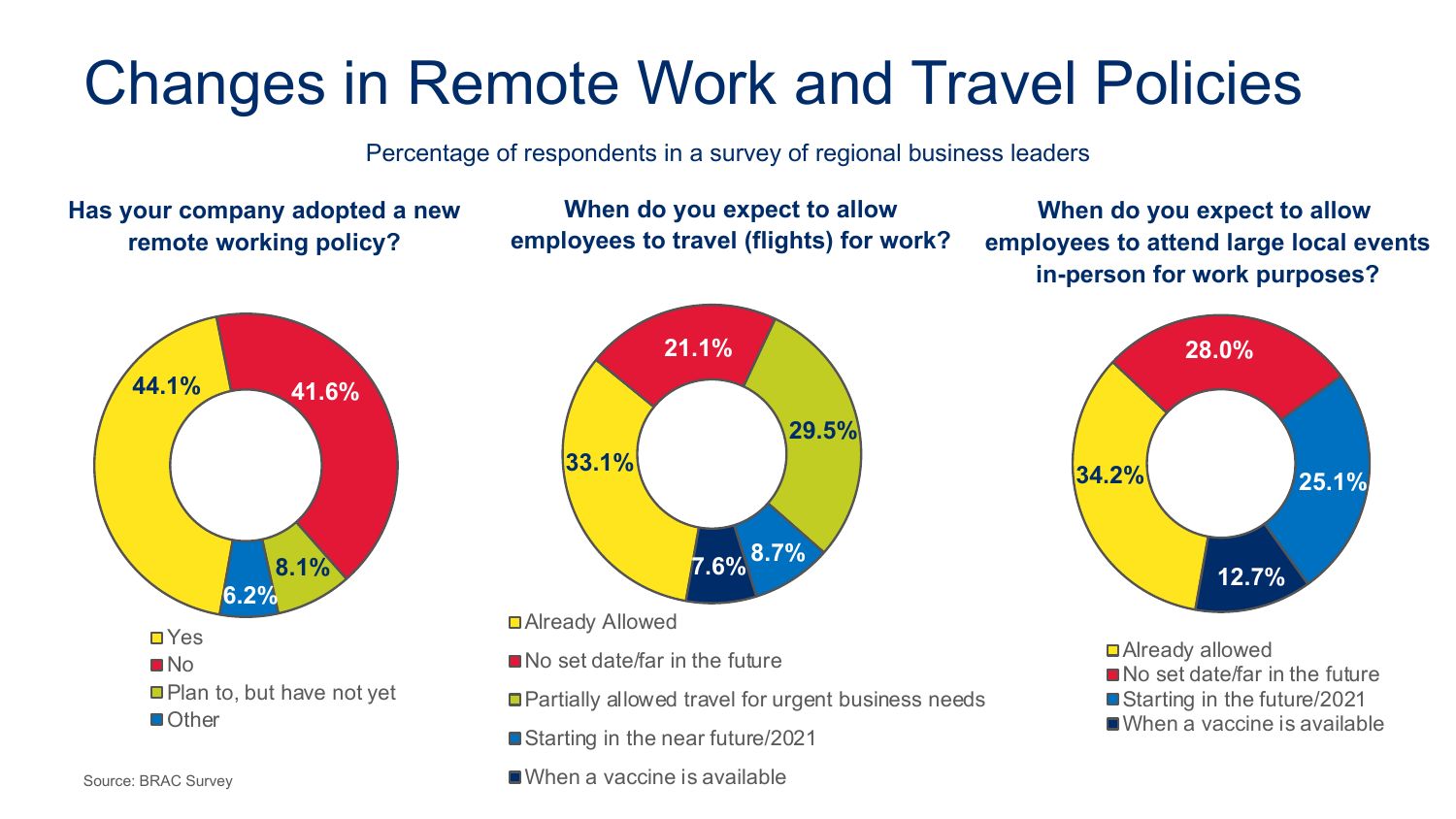#### Obstacles for Businesses

Workforce issues are the top **obstacle** for businesses in 2021, marking the first time since 2015 that traffic is not the top obstacle to business

#### Percentage of respondents in a survey of regional business leaders

| <b>Top obstacles</b>                                              |        |
|-------------------------------------------------------------------|--------|
| <b>Workforce issues</b>                                           | 15.14% |
| <b>Traffic</b>                                                    | 14.87% |
| Crime rate                                                        | 12.42% |
| Lack of good public school options/cost of private school tuition | 11.99% |
| <b>Regulatory restrictions</b>                                    | 8.31%  |
| <b>Litigation costs</b>                                           | 7.17%  |
| Access to direct flights                                          | 5.42%  |
| Complexity or rate of state tax code                              | 5.25%  |
| Access to capital                                                 | 4.81%  |
| <b>Material costs</b>                                             | 4.64%  |
| Availability/cost of property and casualty insurance              | 3.76%  |
| Availability and costs of property/office space                   | 2.62%  |
| Utilities and energy costs                                        | 2.45%  |
| Availability/cost of employee housing 1.14                        |        |

Respondents were allowed to choose multiple answers Source: BRAC Survey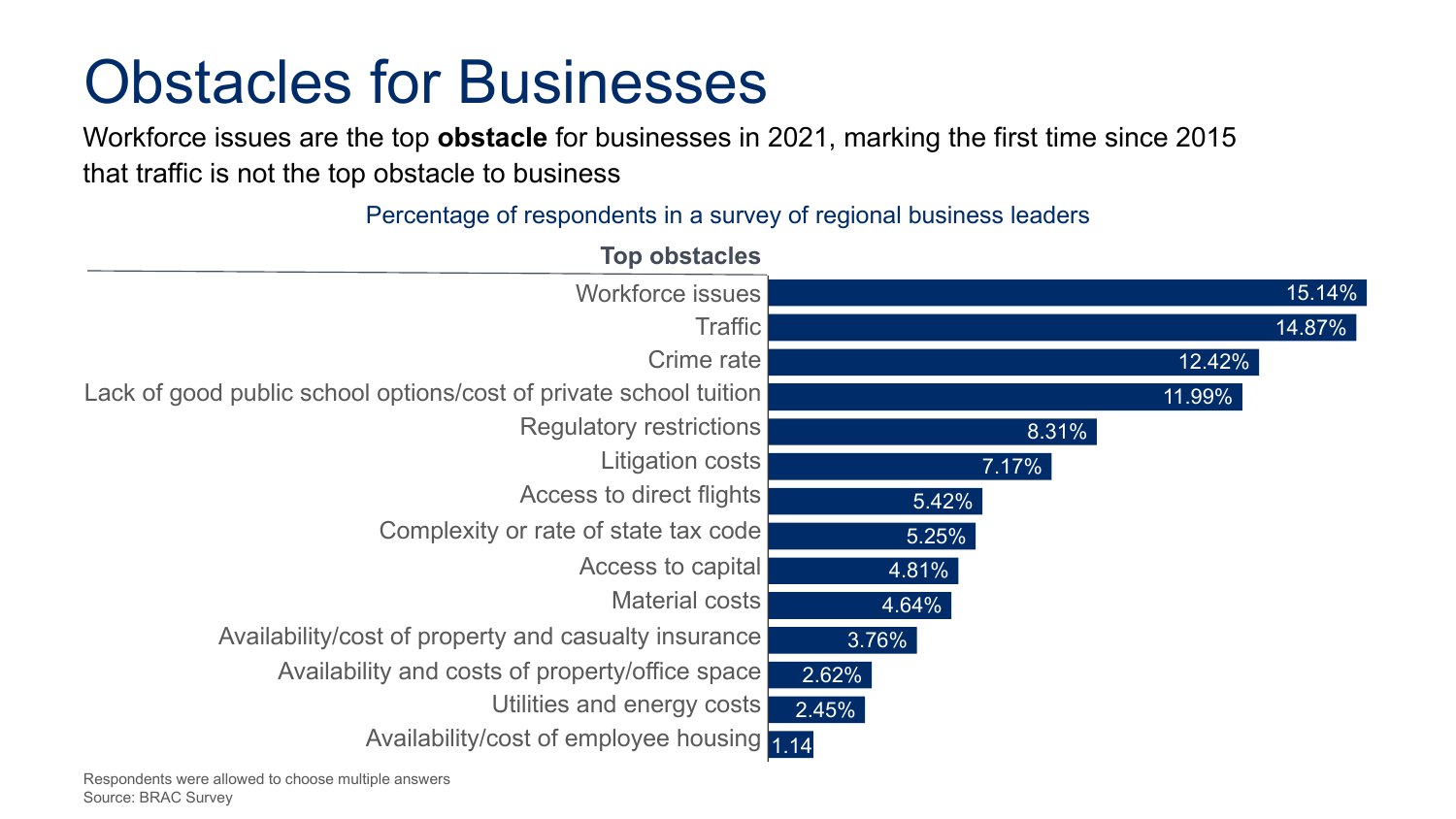#### Workforce Perceptions

Candidates with a lack of education and experience is the **top concern** of area business leaders

Ranking by respondents in a survey of regional business leaders

| <b>Ranking</b>          |  | <b>2020 Available Workforce Obstacles</b>       | <b>2019 Available Workforce Obstacles</b>                          |
|-------------------------|--|-------------------------------------------------|--------------------------------------------------------------------|
| 1                       |  | <b>Lack Of Talent With Education/Experience</b> | <b>Lack Of Talent With Education/Experience</b>                    |
| $\mathbf 2$             |  | <b>Candidates Lacking Soft Skills</b>           | <b>Employee Health Care Costs/Benefits</b>                         |
|                         |  | Losing Talented Employees To Other Markets      |                                                                    |
|                         |  | <b>Too Few Applicants</b>                       | <b>Losing Talented Employees To Other Markets</b>                  |
| 3                       |  | <b>Employee Health Care Costs/Benefits</b>      | <b>Too Few Applicants</b><br><b>Candidates Lacking Soft Skills</b> |
|                         |  |                                                 |                                                                    |
| $\boldsymbol{4}$        |  | <b>Unrealistic Salary Expectations</b>          | <b>Unrealistic Salary Expectations</b>                             |
| $\overline{\mathbf{5}}$ |  | <b>Difficult To Recruit From Out Of State</b>   | <b>Difficult To Recruit From Out Of State</b>                      |
| 6                       |  | <b>Retiring Workforce</b>                       | <b>Retiring Workforce</b>                                          |
|                         |  | <b>Finding Employees That Can Pass Drug</b>     | <b>Finding Employees That Can Pass Drug</b>                        |
|                         |  | <b>Screens and/or Remain Drug Free</b>          | <b>Screens and/or Remain Drug Free</b>                             |
| 8                       |  | Lack Of Available Management                    | Lack Of Available Management                                       |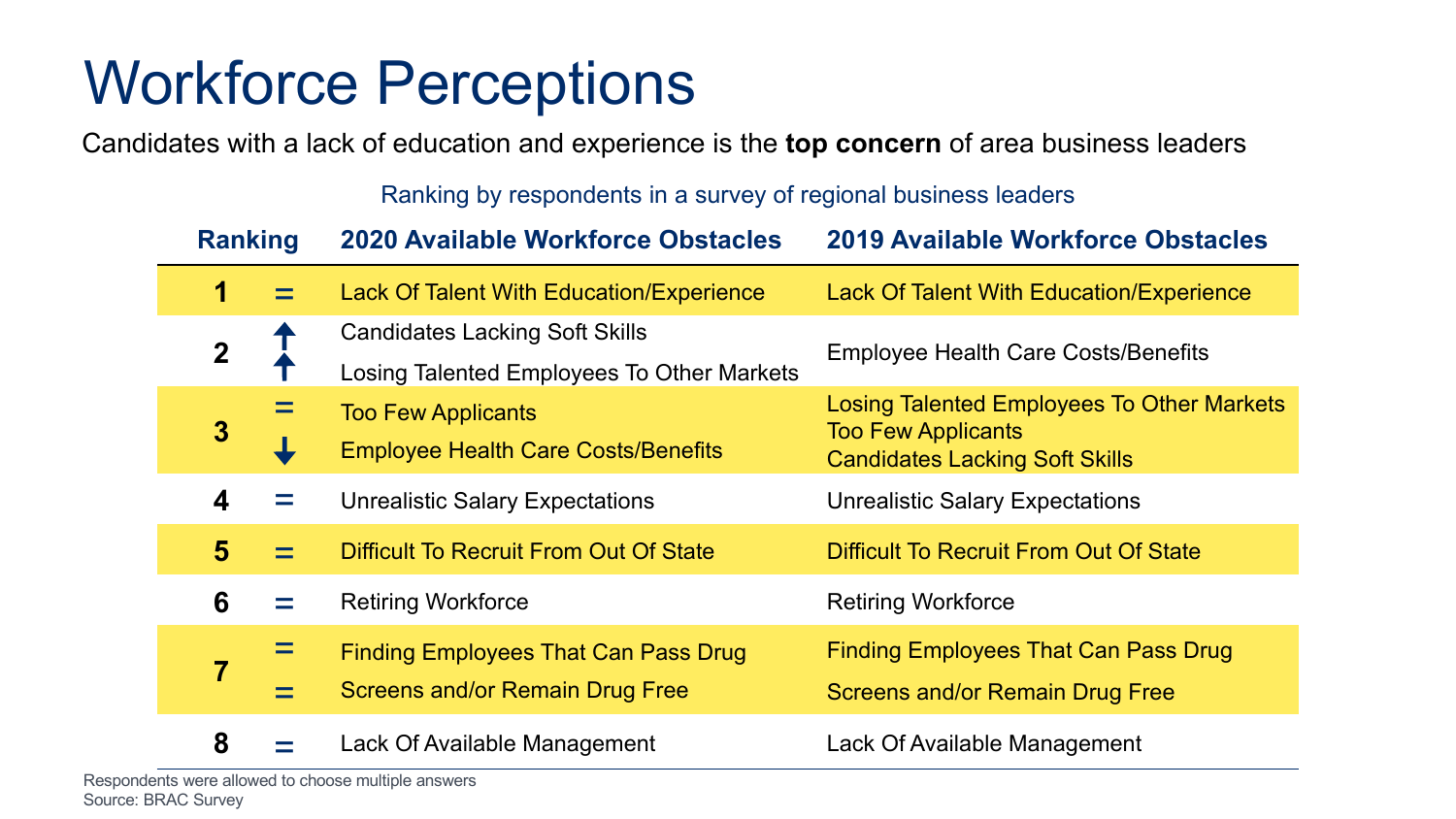#### Transportation Obstacles for Businesses

Traffic Congestion is the **top concern** by a large margin

Percentage of respondents in a survey of regional business leaders



Respondents were allowed to choose multiple answers Source: BRAC Survey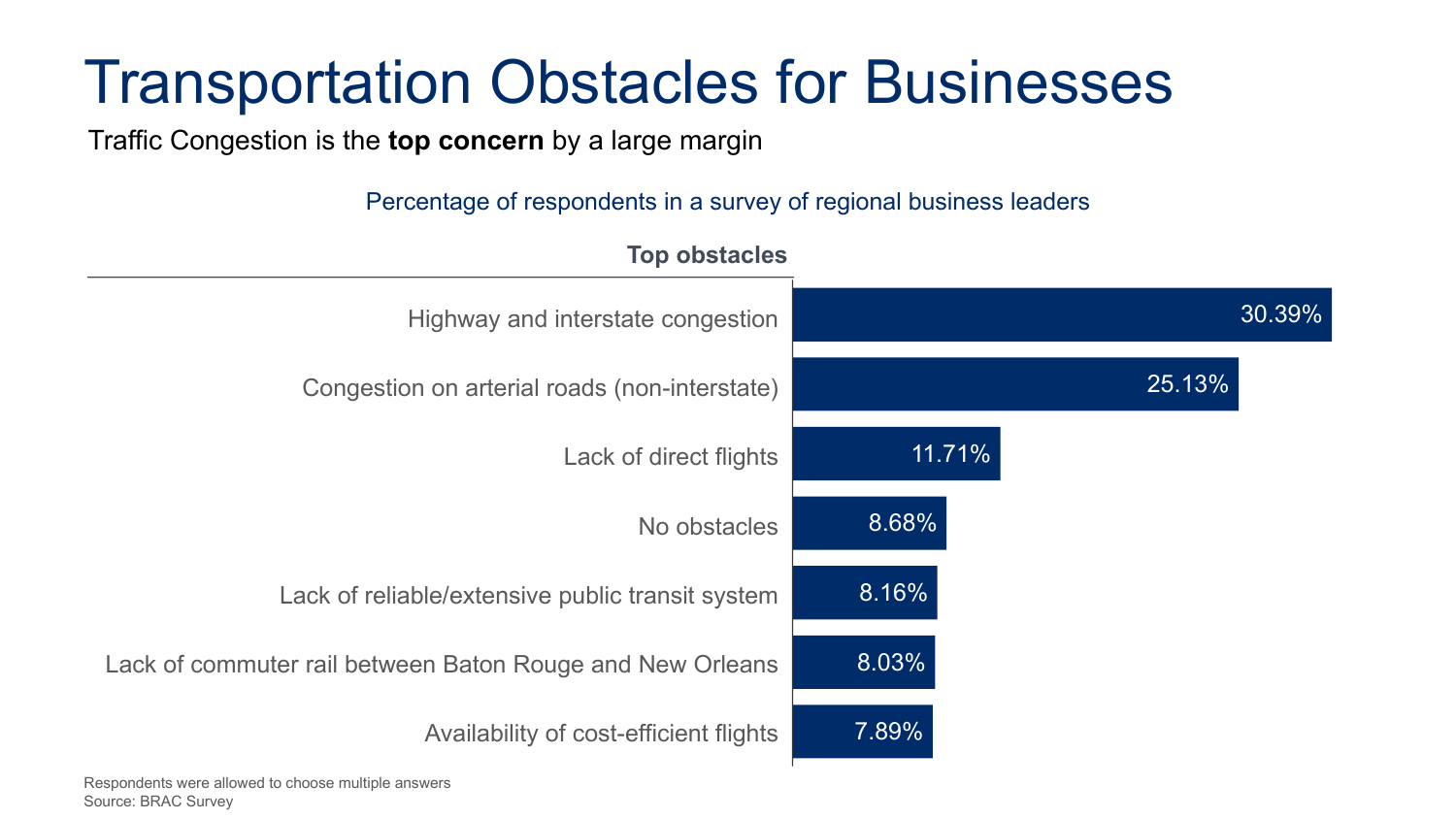#### Area Business Concerns on Statewide Issues

Transportation infrastructure is the **top statewide issue** of concern

Ranking by respondents in a survey of regional business leaders

| <b>Ranking</b> |            | <b>2021 Statewide Trends</b>                      | <b>2020 Statewide Trends</b>                                                   |
|----------------|------------|---------------------------------------------------|--------------------------------------------------------------------------------|
| 1              |            | <b>Transportation Infrastructure</b>              | <b>Transportation Infrastructure</b>                                           |
| $\mathbf{2}$   | $=$        | <b>State Economic Development Efforts</b>         | <b>State Economic Development Efforts</b><br><b>Tax Structure and Tax Code</b> |
| $\bf{3}$       | <b>NEW</b> | State Healthcare Issues/Health Insurance          | <b>State Legal Climate and Tort Reform</b>                                     |
| 4              |            | <b>Tax Structure and Tax Code</b>                 | <b>State Government Effectiveness</b>                                          |
| 5 <sub>5</sub> |            | <b>State Legal Climate and Tort Reform</b>        | <b>Insurance</b>                                                               |
| 6              |            | <b>State Government Effectiveness</b>             | K-12 Education Reform and Performance                                          |
| 7              |            | K-12 Education Reform and Performance             | <b>State Budget Uncertainty</b>                                                |
| 8              |            | Auto Insurance<br><b>State Budget Uncertainty</b> | <b>State Higher Education System/TOPS</b>                                      |
| 9              | <b>NEW</b> | <b>State Regulatory Environment</b>               | <b>State Incentive Uncertainty</b>                                             |
| 10             |            | <b>State Incentive Uncertainty</b>                |                                                                                |

Respondents were allowed to choose multiple answers Source: BRAC Survey